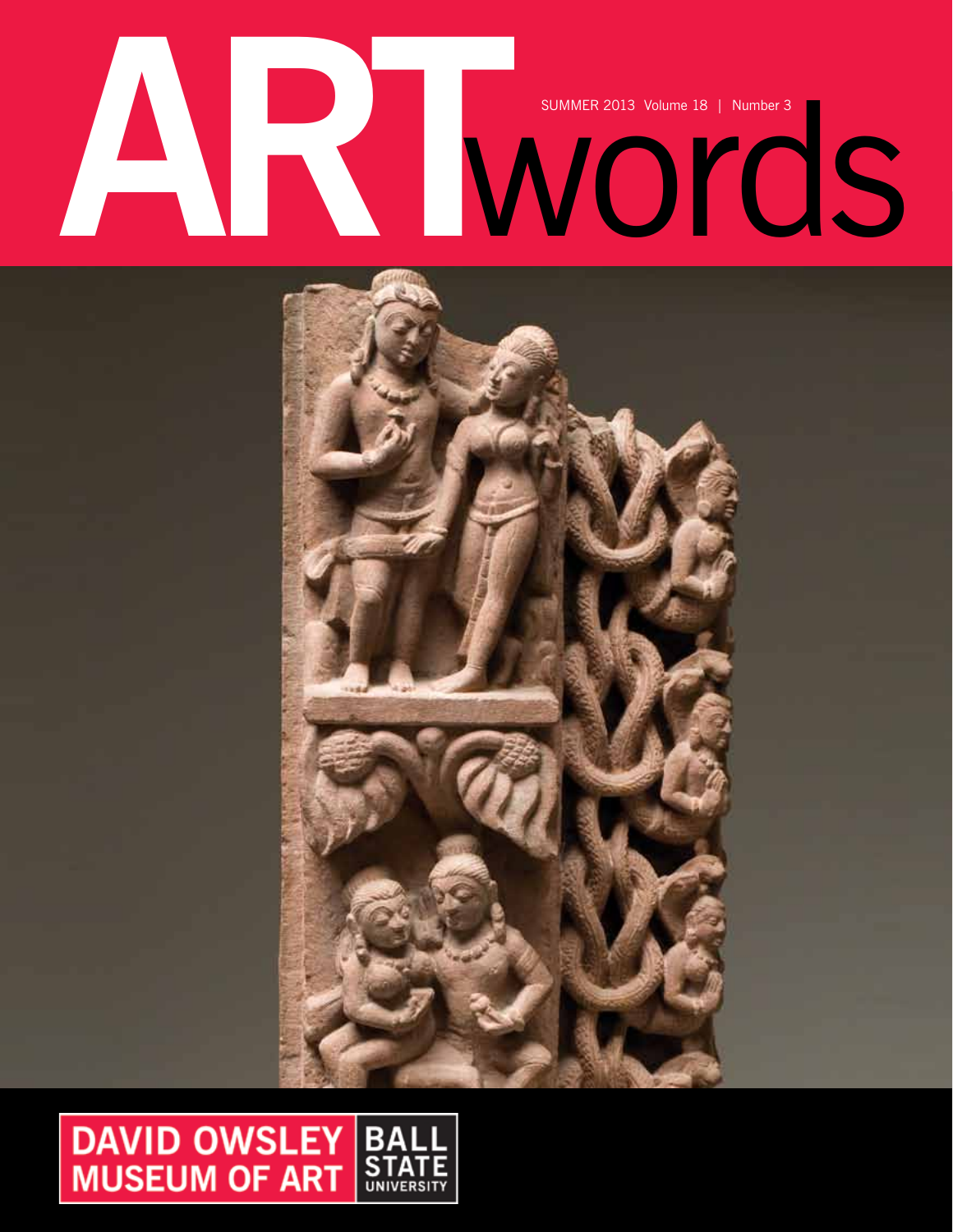# **ART**words

**David Owsley Museum of Art** *Serving East Central Indiana since 1936*

Friends Executive Committe

Donald Whitaker *Chairperson*

Barbara Alvarez-Bohanon Cecil Bohanon Melissa Daniels Ann Johnson Sarojini Johnson Sandra Kelly Joan Malje Fred Meyer Olga Mounayar Patricia Schaefer Kent Shuff *Ex officio*

Peter F. Blume *Director David Owsley Museum of Art* Jennifer Williams

*President David Owsley Museum of Art Alliance*

Muggs Gooden *President Muncie Art Students League*

Robert Kvam *Dean College of Fine Arts* Sarah Jenkins *Director of Development*

#### Museum Staff

Peter F. Blume *Director* Carl Schafer *Associate Director* Tania Said Schuler *Curator of Education* Randy Salway *Exhibition Designer/Preparator*

#### ARTwords

Editor | Carl Schafer Writer | Carmen Siering Design | Marin & Marin

ARTwords is published three times a year by the David Owsley Museum of Art in Muncie, Indiana ©2013. All rights reserved

COVER (Detail) FULL IMAGE (page 6): *A Red Sandstone Door Relief* 9th/10th century Unidentifed Indian Craftsman Madhya Pradesh or Rajasthan David T. Owsley Collection



# From the **Director**

 It was nearly ten years ago that we started thinking idealistically about what the David Owsley Museum of Art might become. This was not too long after a major retrofit of the Fine Arts Building added 10,000 square feet to the museum's exhibition galleries. Former Director Alain Joyaux crafted the chronological and geographical installation of the collection that has since been enhanced, maintained, and photographed. Now about fifteen percent of this visual record has become available online through the Ball State

University Library's Digital Media Repository. This electronic access has given notice of the collection worldwide, and in the past decade we have lent works of art to important temporary exhibitions in Paris and Lyon, France; Florence, Italy; Montreal; Mexico City; New York; Boston; Philadelphia; Chicago; and San Francisco. This museum does indeed have a worldwide audience.

 Our current re-visioning began with a planning process in 2003 that identified two strategic issues: "Broadest Possible Awareness of the Museum" and "Accessibility of the Museum's Collection." These two issues have guided our progress for the past decade, leading up to a major reorganization of the collection. World cultures are presented with much greater clarity, with dedicated galleries for South Asian, Chinese, and Japanese art; Pre-Columbian Mesoamerican and South American and Native American art; and the arts of Africa and of the Pacific Islands.

When David Owsley shared his intention to give and/or bequeath the major part of his collection to the museum, it began a revaluation of the museum's space. The addition of another 10,000 square feet in the east and west wings of the Fine Arts Building has nearly doubled our gallery space, and all of it is dedicated to exhibition of the collection.

 Once the university had committed to the expansion of the museum and we had raised the money privately to pay for it, we began to scrutinize the collection. We examined each object on exhibit and in storage. We scrutinized the catalogue, corrected the description when necessary, and usually expanded the description with new information. The process revealed the occasional forgotten masterpiece and the occasional mistaken catalog information. We herded this initial selection of about 600 objects into loose-leaf notebooks, then shared the process with the whole staff to refine the selection downwards to about 500. This convinced us that a chronological installation of the ancient Chinese civilizations made sense, just as several thematic installations of the African works was better suited to that part of the collection.

With Charles Froom, consultant designer, we then set out to prove that we had space to fit each object included in the order intended. It worked, but we needed to add, subtract, or rearrange objects until we reached nirvana. Mount makers Aaron Nicholson and Brose Partington stepped in to understand the intentions of curator and designer, and how to ensure both the advantage and security of each object with uniquely fabricated mounts. Tania Said, Director of Education, made notes about the narratives and the dialogues. She then began testing various fonts, type sizes, and juxtapositions for labels and interpretive text with the objects. Production of over 500 labels in the highly specialized vocabulary and syntax of art historians, coaxed into readable English, is no small feat. Specialist scholars, such as Dr. Patricia Gilson, have assisted this process narrative.

 This coming summer, as we begin reassembling the collection as it has never been seen before, we are humbled before the idea of the universal and indomitable creativity of mankind from roughly 5,500 B.C.E. to the present.

Peter Blume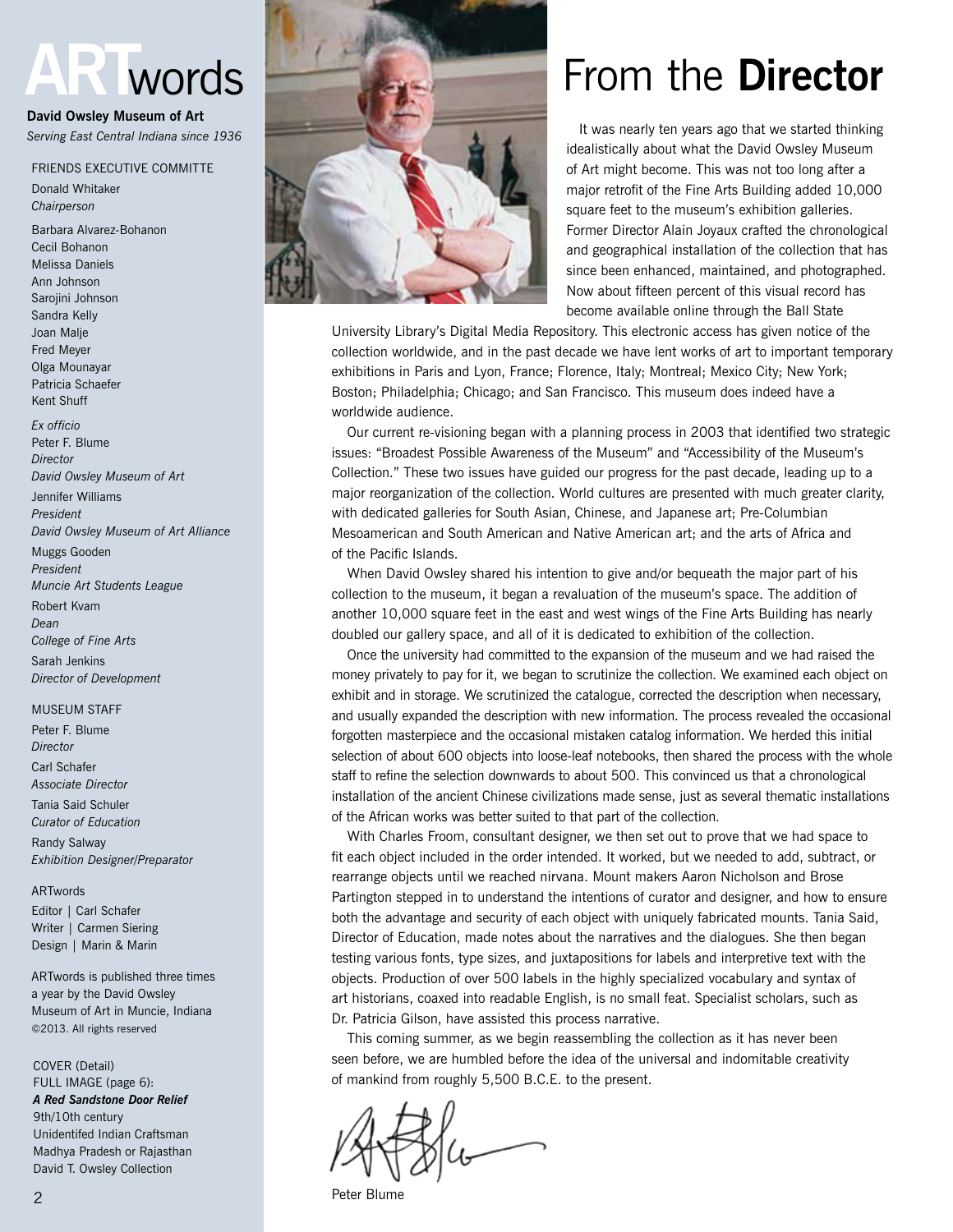# Mount Makers… **Brose Partington** & **Aaron Nicholson**

It is commonly understood that art is made to be seen, shared, and put on view. But tucked away in the lower levels of the David Owsley Museum of Art is a workshop where several hundred small, very specialized metal mounts are being constructed. If all goes well, no one will ever take notice of these tiny works of art, even though they play a crucial role in the museum collection.

 In October 2012, Brose Partington and Aaron Nicholson set up a studio in what had been the museum's woodshop. Here they began fabricating more than 500 metal mounts to secure and display the works of art that will be installed in the new galleries.

 Mounts serve two purposes, says Partington. First, they serve as a kind of "seat belt" for the object, helping secure it to a wall, deck, or other structure. Second, mounts display the object in the exhibit. The challenge for mount makers is to design a mount that can display the object securely, allowing it to be seen from its best angle, while remaining largely invisible.

"What we're after is for the mount be deemphasized in order to emphasize the object," says Associate Director Carl Schafer. "Otherwise the mount will change the way you understand the art."

 Every mount is a distinctive work, say Partington and Nicholson. There is no easy way to construct multiple mounts, even for a series of related objects like coins or masks.

"The design of each mount is similar, but the mounts themselves are custom," Partington says.

 Making a good mount is about making it disappear. Posts are bent and molded to conform to the shape of the object. Tiny, spring-loaded clips gently secure objects with just enough pressure. Each mount is carefully paint-matched so it blends, chameleon-like, into the object it secures. It is painstaking work, especially when one considers that if it is done right, no one will ever see it.

Partington and Nicholson are both graduates of Herron School of Art and Design, and both have worked at the Indianapolis Museum of Art. Partington is a kinetic sculptor whose work has been exhibited internationally. Nicholson works as a sculptor, painter, and photographer. Their skill as mount makers allows them to join a small group of craftspeople who make art that disappears.



3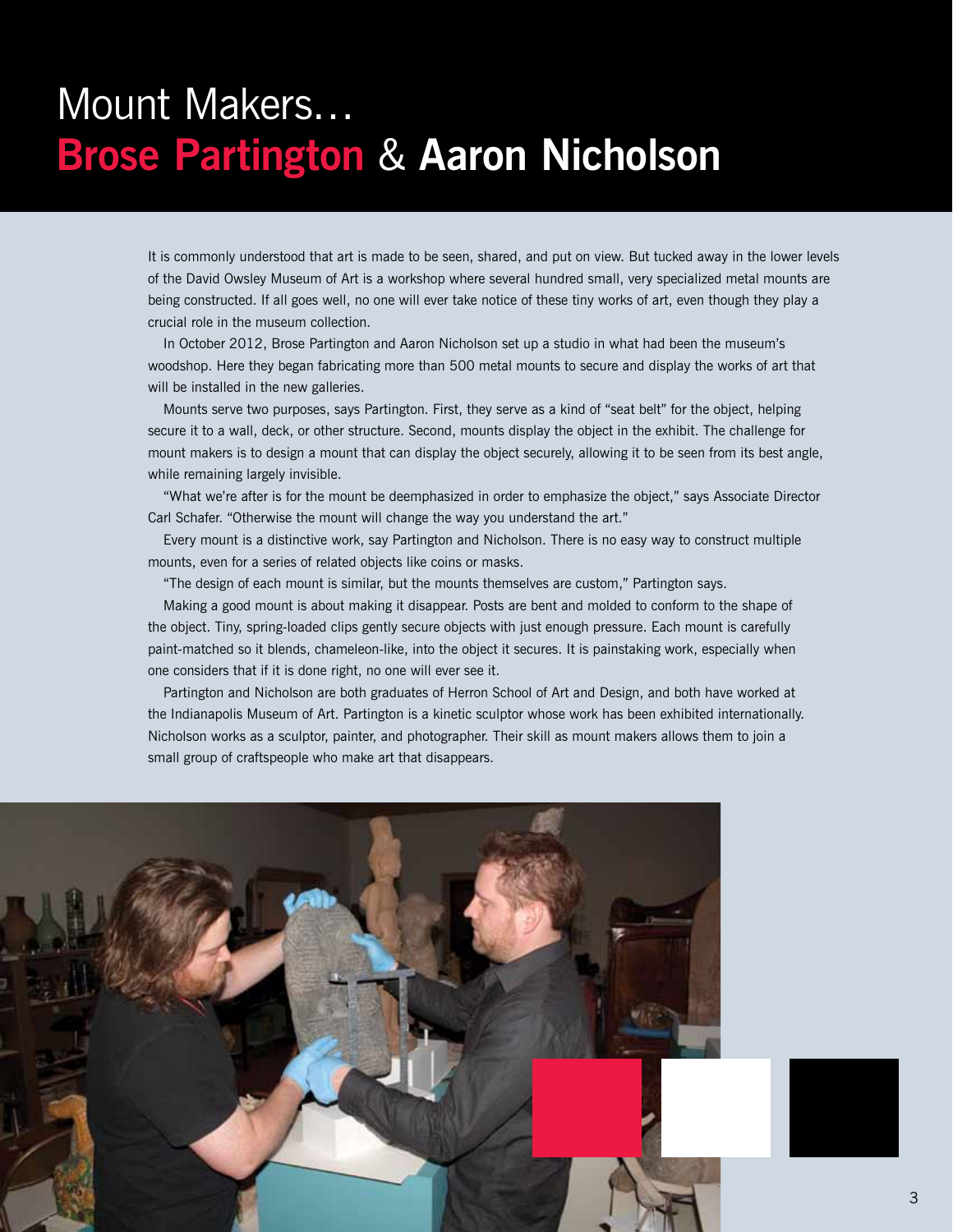#### **Docent Choice TOURS**

Saturdays | 2:30 pm May 18-July 13

**No reservations are necessary for these enlightening and informative tours of our collection.**  *Meet your docent (tour guide)* 

*in the Sculpture Court.*

#### **Meditation** in the **Museum** Fridays | 3:30 pm

The last hour of the last weekday is reserved for quiet time and self-guided meditation at the David Owsley Museum of Art. However, visitors are wlcome to do so any time.

*Note: Occasional evening events will limit access. Please call ahead to confirm.*



# **Calendar** of **Events** *summer*

# **may**

**8** Wednesday | 8 am - 5 pm **Alliance Trip:** 

**Fort Wayne Museum of Art**

Enjoy a day away with friends and museum members on the annual Alliance trip! After greetings from Charles Shepard III, Executive Director of the Fort Wayne Museum of Art (FWMoA), view and discuss prints specifically selected for our viewing with Sachi Yanari-Rizzo, Curator of Prints and Drawings. Experience current exhibitions *Afros: A Celebration of Natural Hair* by Michael July and *Jerrod Tobias: Seeds of Symbiosis.* FWMoA staff will also provide a sneak peek of *Brilliant Optics: New Contemporary Painting*

*All program costs and lunch, which will be at the popular and elegant Club Soda, are included. Transportation included for the first 14. Trip leaves at 8 am from the Alumni Center and returns to Muncie at 5 pm. Alliance members: \$45 Museum members (Friends): \$55 (includes discounted Alliance membership) Non-museum members: \$110 (includes Friends and Alliance membership)*

LEFT: *Crown* 1970-1999 Unidentified Yoruba Maker plastic beads Gift of David T. Owsley

#### **17** Friday | Noon **Talkling About Art**

Experience a work of art in a whole new way. Staff will lead discussions using an image of a work of art using the Visual Thinking Strategies (VTS) method. VTS is an open-ended yet highly structured discussion of visual art, significantly increasing students' critical thinking, language, and literacy skills along the way. Professors and teachers may consider its use with students; all participants, including students and the public, will enjoy the unique visitor-centered opportunity.

*Bring your lunch…cookies and drinks will be provided*.

*Brown Study Room*

#### **22** Wednesday | 1:30 - 3:30 pm **Alliance Spring Tea**

Get to know the members and celebrate the history and impact of the Art Alliance of the David Owsley Museum of Art.

*Morrison Woods Health Campus 4100 N. Morrison Rd.*

*Free for prospective members, \$20 for current members.*

*For information and reservations, contact Sarah Jenkins at* srjenkins@bsu.edu or 765.716.0861.



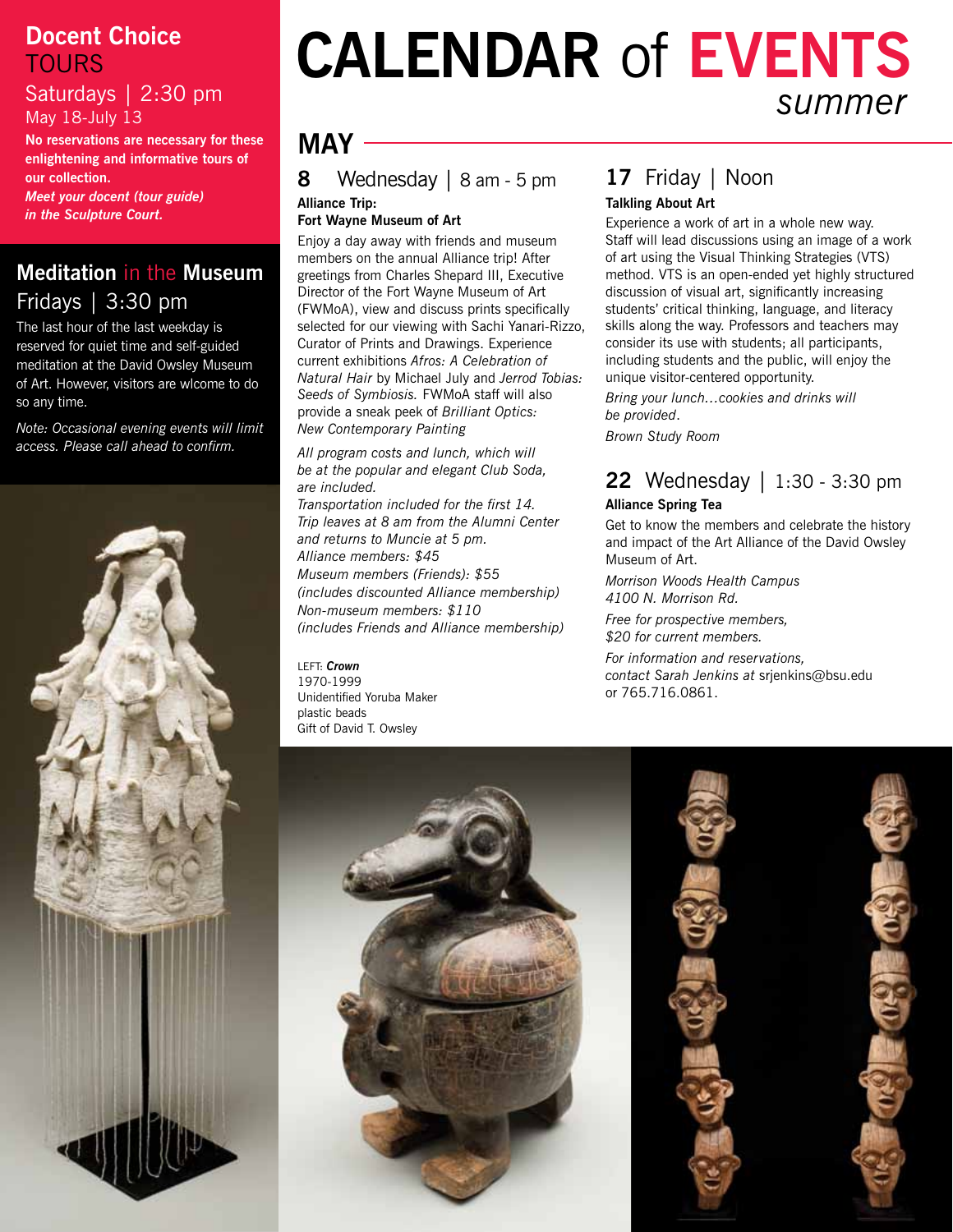# **Calendar** of **Events** *summer*



*Eastern Wei Seated Buddha* 543/550 CE Unidentified Artist, Chinese Limestone David T. Owsley Collection

# **june**

#### **8** Saturday | 5:30 - 7 pm **Art and About at Festival on the Green**

Join David Owsley Museum of Art volunteers for family-friendly activities on the Ball State University Quad for Festival on the Green. Explore Muncie Arts and Culture Council Arts Fair from 5:30-7 pm and enjoy the Muncie Symphony Orchestra at 7 pm.

*For more information, visit* 

www.munciesymphony.org/event/symphony-on-the-green or email munciesymphonyorchestra@gmail.com

## **28** Friday | Noon

**Talkling About Art** See May 17 listing for description *Brown Study Room*

#### page 4 center: *Covered Tripod Bird Vessel* 250-900 CE Unidentifed Pre-Columbian; Mexico; Maya Formed and fired glazed earthenware David T. Owsley Collection

#### page 4 right: *Palace Support Columns*  1900/1950 Unidentified Craftsman, Bamileke, Babanki, or Kom People Gift of David T. Owsley via the Alconda-Owsley Foundation

# **july**

#### 17 Wednesday | 11 am **Intern Showcase**

Hear presentations from selected Owsley Museum of Art summer interns Ivana Armstrong (art), Rochelle Martin (art), and Jennifer Tellman (history), and preview forthcoming exhibitions, new galleries, and available resources.

# **august**

#### **3** Saturday | 1 - 3 pm **Art and About at Maring-Hunt Library**

Engage in activities and information provided by Museum of Art volunteers at the Muncie Public Library Family "Dig into Reading" Completion Party at the Maring-Hunt Library, to celebrate the completion of MPL's Summer Reading Program.

*Children who have completed 25 hours of summer reading may pick up a free Museum of Art poster.* 

*For more information, contact Emily Hartsfield at* 765.741.5150 *or* ehartsfield@munpl.org.

*Maring-Hunt Library • 2005 S. High St. • Muncie*

#### **19** Monday **Fall Semester begins**

# **23** Friday | 6 - 8 pm

#### **Art and About at Quad Bash**

Join David Owsley Museum of Art volunteers and staff for College Night activities in the galleries while Quad Bash games and food are happening on the Ball State University Quad.

*Quad Bash continues with a movie screening beginning at 9 pm on the Quad as a kickoff to the Friday Night Filmworks series*.

*Quad Bash is sponsored by the University Programming Board.*

#### **All programs are free unless otherwise noted. Programs are subject to change without notice.**

**Drop-in tours, including Art High at Noon and Tour Time, are limited to 15 people. Tour sign-up may be required to accommodate visitors. We thank you for your understanding.**

**Any visitor attending a tour or public program is eligible to receive a stamp on the Frequent Visitor Card for free merchandise, e.g. posters and catalogues.**

**The cost to join the David Owsley Museum of Art Alliance is \$15 for Friends members, and starts at \$40 for non-members. Please call 765.285.5242 for additional information.**

**Please call 765.285.5242 for additional information.**

**\* Prospective Alliance members free; Alliance members \$10 plus \$5 for lunch.**

#### **Research Help** Available in the Galleries

Museum assistants will be available for posted hours in the David Owsley Museum of Art to answer questions from students and other researchers. For updates, see the "For Students" section of the museum website, www.bsu.edu/artmuseum.

#### **Sketching** in the **Museum**

Artists and novices welcome anytime. Supplies provided. Please stop at the front desk for pencils, sketch boards, paper and instructions.

Programs, correct going to press, are subject to change wihtout notice. Visitors may call ahead if desired.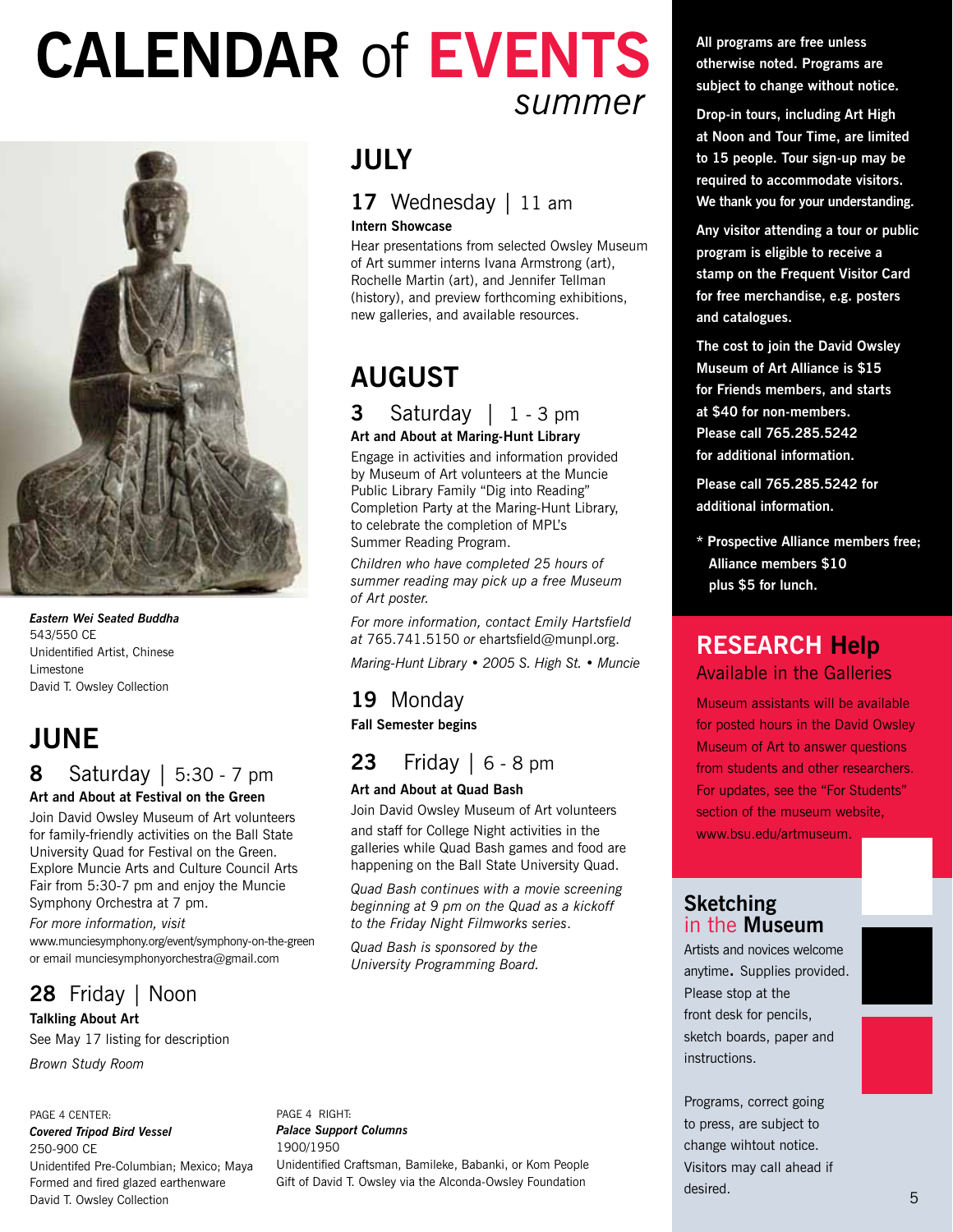# World Cultures Highighted **in the New Galleries**

After months of consulting, planning, and construction, the expansion of the David Owsley Museum of Art is nearing completion. Part of the collection was removed from view and put in safe-keeping while new galleries were constructed. With construction complete, these works are being reinstalled. When visitors see them again, they will see them in a whole new light.

"While there will be a number of new things on display, the entire collection will seem new because it will all be reconfigured," says Director Peter Blume. "That's because we've never had this much space."

 The renovation, costing in excess of more than \$4 million, adds 10,000 square feet of gallery space across four new galleries at the east and west ends of the second floor of the Fine Arts Building. The expansion not only allows the museum to display more works, it allows those works to be displayed to their best advantage.

"Relatively speaking, Western European art has always been laid out very generously, but art from non-western cultures has been crowded, so it couldn't be fully appreciated," Blume says. "It's a matter of perception. Everything you put on view distracts from everything else."

# New galleries

A new Asian Gallery, housing Indian, Chinese, and Japanese art, has been constructed in the east wing of the museum. The Chinese collection will be displayed chronologically, beginning with stone ritual items from the Neolithic period. The Japanese collection will be displayed according to a number of themes, including religion, the warrior culture, the luxury trade, and the tea ceremony. The Asian Gallery will be anchored by the Japanese Buddha that has resided above the sculpture court.

 The west wing will house art from Africa and Pacific Island cultures and art from Native American, Meso-American, and South American cultures, nearly tripling in size from 1300 square feet to 3700 square feet.

"We'll have many more objects on display, with a lot more space between them," Blume says. "There's more contextualization, both cultural and thematic."



*A Red Sandstone Door Relief* 9th/10th century Unidentifed Indian Craftsman Madhya Pradesh or Rajasthan David T. Owsley Collection

left to right: *Solomon Islands • Canoe Prow or Figurehead* 1900-1999 Unidentified Menanesian Wood and mother of pearl Gift of David T. Owsley

> *Story of Creation*  About 1880/90 Unidentified Native American; Haida David T. Owsley Collection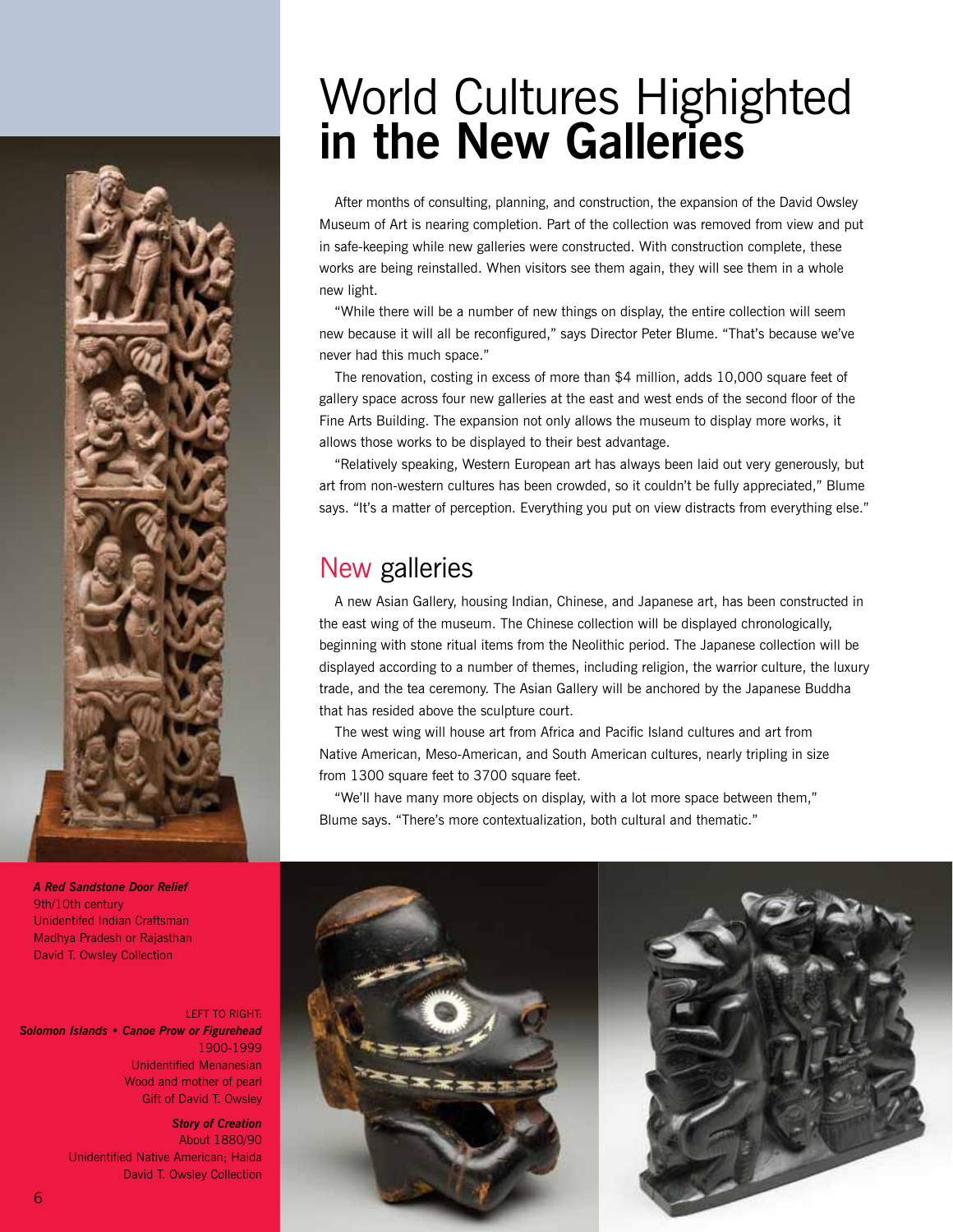



#### A new museum experience

 The renovation has given the museum staff the opportunity to present the museum collection in new ways, and to create a new museum experience for visitors, says Director of Education Tania Said.

"More and more, museums understand they need to be visitor-centered," Said says. "We realize we need to walk in the shoes of our visitors and try to understand what they want to know."

 To that end, Said and her two Interpretive Planning Assistants, Ball State University students Nicole Griffetts and Ashley Wehmiller, have been writing, revising, and editing gallery labels and other materials that guide museum visitors as they examine the collection. Their goal is to answer visitors' questions about the exhibits they are viewing. The challenge is to try and imagine what visitors may want to know.

"If we're clever enough, we'll provide the answers to the questions that visitors will ask," Said says. "If we don't provide the answers, we can help people find them."

### An evolving collection

 The renovation is the culmination of work that began months before construction started, with the development of an interpretive plan which is now available at the Museum's website, www. bsu.edu/artmuseum. The interpretive plan is a document the museum staff developed with the input of a number of stakeholders from the university and community that outlines the purpose of the museum collection. Both Blume and Said point out that while it is rewarding to see the implementation of the interpretive plan occurring before their eyes, this is just a first step.

"We aren't doing everything at once," Said says. "We have short-, medium-, and long-term stages of the plan. And we're going to be improving it along the way."

Blume says the careful attention to the design of the galleries will allow for changes in presentation and continued refinement of the interpretive plan.

"Things will evolve. Some things will take a rest, new themes will be reconfigured," he says. "I'm not conceiving of this being frozen in time. There are certain objects that aren't easily moved, but there are many others that can be readily exchanged, and in doing so we can keep the museum experience fresh as we go along."

 There are more changes to come in the future. The current renovation is Phase One of a two-phase project. Blume notes that while Phase Two is "still unscheduled and unfunded," it could include converting space on the first floor of the Fine Arts Building to museum use to address its expanded educational mission, as well as to provide space for workrooms, storage, and art handling areas.



#### top left to right:

*Frog Pendant* 11th-16th Century CE Unidentified Craftsman, Pre-Columbian, Costa Rica or Panama, Chirqui Gold Gift of the Alconda-Owsley Foundation

#### *Oracle's Crown*

19th Century Unidentified Craftsman, Tibetan Gift of David T. Owsley via the Alconda-Owsley Foundation

#### ABOVE:

*Mask for the Okuyi Society (Mukudj)* Punu African Craftsman, Central Africa, Southern Gabon, Punu People Wood David T. Owsley Collection